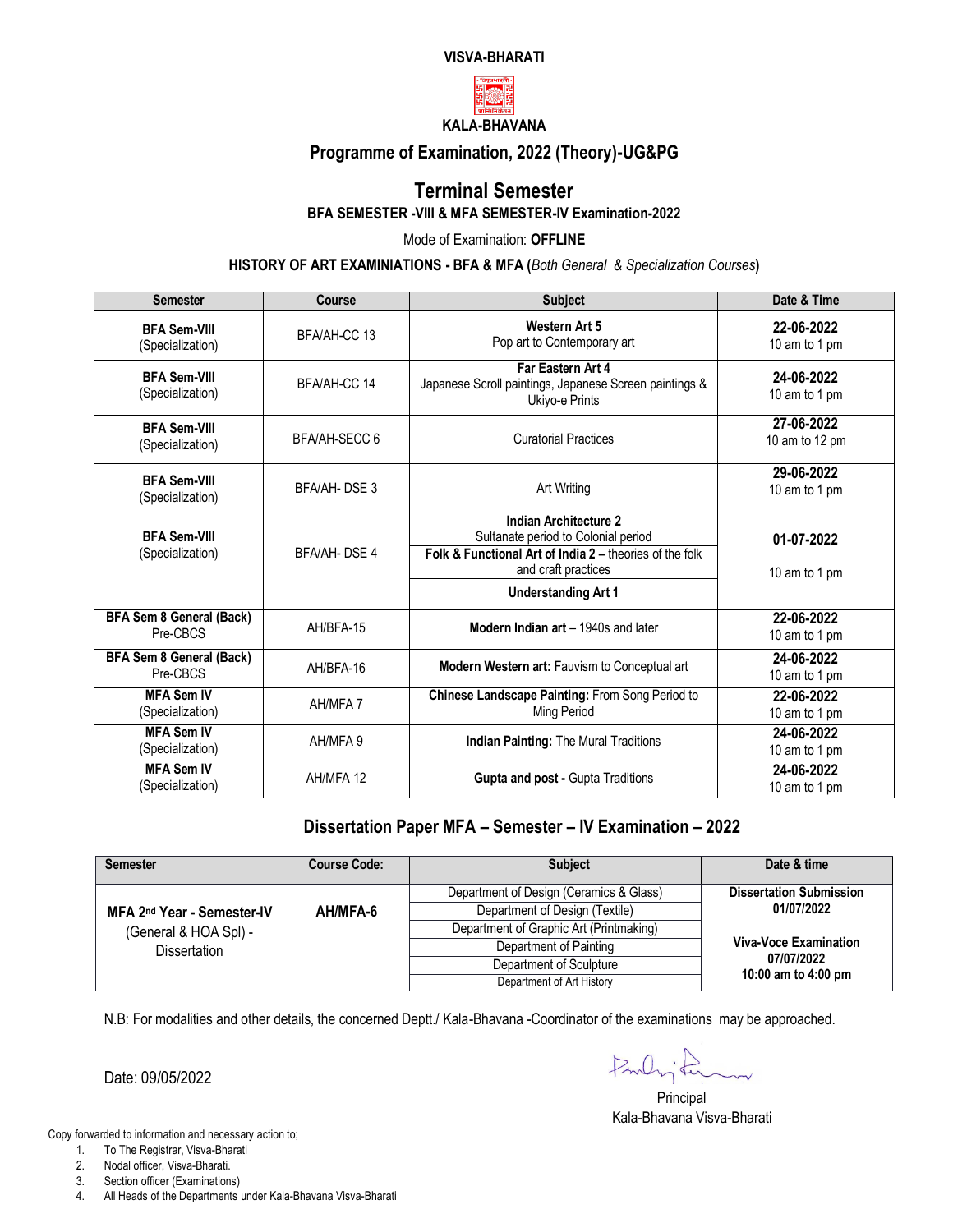

# **Programme of Examination, 2022 (Practical)-Under Graduate**

# **Terminal Semester**

#### **BFA/DFA SEMESTER -VIII Examination-2022** Mode of Examination: **OFFLINE Practical Specialization Paper of different Departments of BFA / DFA. Semester –VIII & Back Paper**

| Year /           | Course Name &                                                                                                                                                 | <b>Department &amp; Course Code</b>                                                                                                                                                        | Course name                                                                                                                                      | Date & Time                                       |  |
|------------------|---------------------------------------------------------------------------------------------------------------------------------------------------------------|--------------------------------------------------------------------------------------------------------------------------------------------------------------------------------------------|--------------------------------------------------------------------------------------------------------------------------------------------------|---------------------------------------------------|--|
| <b>Course</b>    | semester                                                                                                                                                      |                                                                                                                                                                                            |                                                                                                                                                  |                                                   |  |
|                  | $BFA - CG - CC-13$<br>$BFA - CG - CC - 14$<br>$BFA - CG - DSE - 3$<br>$BFA - CG - DSE - 4$<br>$BFA - CG - SEC - 6$<br>Department of Design (Ceramics & Glass) |                                                                                                                                                                                            | Practical Exhibition / Examination in Design<br>(Ceramics & Glass)<br>CC-13, CC-14 / DSE-3, DSE-4, SEC-6                                         | <b>Practical</b><br><b>Exhibition/Examination</b> |  |
|                  |                                                                                                                                                               | $BFA - DT - CC - 13$<br><b>BFA-DT-CC-14</b><br>BFA-DT-DSE-3<br>$BFA - DT - DSE -4$<br>$BFA - DT - SEC - 6$<br>Department of Design (Textile)                                               | Practical Exhibition / Examination in Design<br>(Textile)<br>CC-13, CC-14 / DSE-3, DSE-4, SEC-6                                                  | in Kala-Bhavana Campus<br>& Respective department |  |
| BFA-<br>4th YEAR | BFA-<br><b>SEMESTER-</b><br>VIII                                                                                                                              | $BFA-G-CC-13$<br>$BFA-G-CC-14$<br>$BFA-G-DSE-3$<br>$BFA-G-DSE-4$<br>$BFA-G-SEC-6$<br>Department of Graphic Art                                                                             | Practical Exhibition / Examination in Graphic<br>Art<br>CC-13, CC-14 / DSE-3, DSE-4, SEC-6                                                       | 04/07/2022<br>05/07/2022                          |  |
| (General)        | &<br><b>Back Paper</b>                                                                                                                                        | $BFA - P - CC - 13$<br>$BFA - P - CC - 14$<br>$BFA - P - DSE - 3$<br>$BFA - P - DSE - 4$<br>$BFA - P - SEC - 6$                                                                            | Practical Exhibition / Examination in Painting<br>CC-13, CC-14 / DSE-3, DSE-4, SEC-6                                                             | 06/07/2022                                        |  |
|                  |                                                                                                                                                               | Department of Painting<br>$BFA-S-CC-13$<br>$BFA-S-CC-14$<br>$BFA - S - DSE - 3$<br>$BFA-S-$ DSE-4<br>$BFA-S-SEC-6$<br>Department of Sculpture<br>Department of History of Art (Subsidiary) | Practical Exhibition / Examination in Sculpture<br>CC-13, CC-14 / DSE-3, DSE-4, SEC-6<br>Practical Exhibition / Examination in History of<br>Art | 10.00am to 4.00pm                                 |  |

N.B: For modalities and other details, the concerned Deptt./ Kala-Bhavana -Coordinator of the examinations may be approached. Memo.No.Exam.

Date: 09/05/2022

Parlington

**Principal Principal** Kala-Bhavana Visva-Bharati

- 5. To the Registrar, Visva-Bharati
- 6. Nodal officer,Visva-Bharati.
- 7. Section officer (Examinations)
- 8. All Heads of the Departments under Kala-Bhavana Visva-Bharati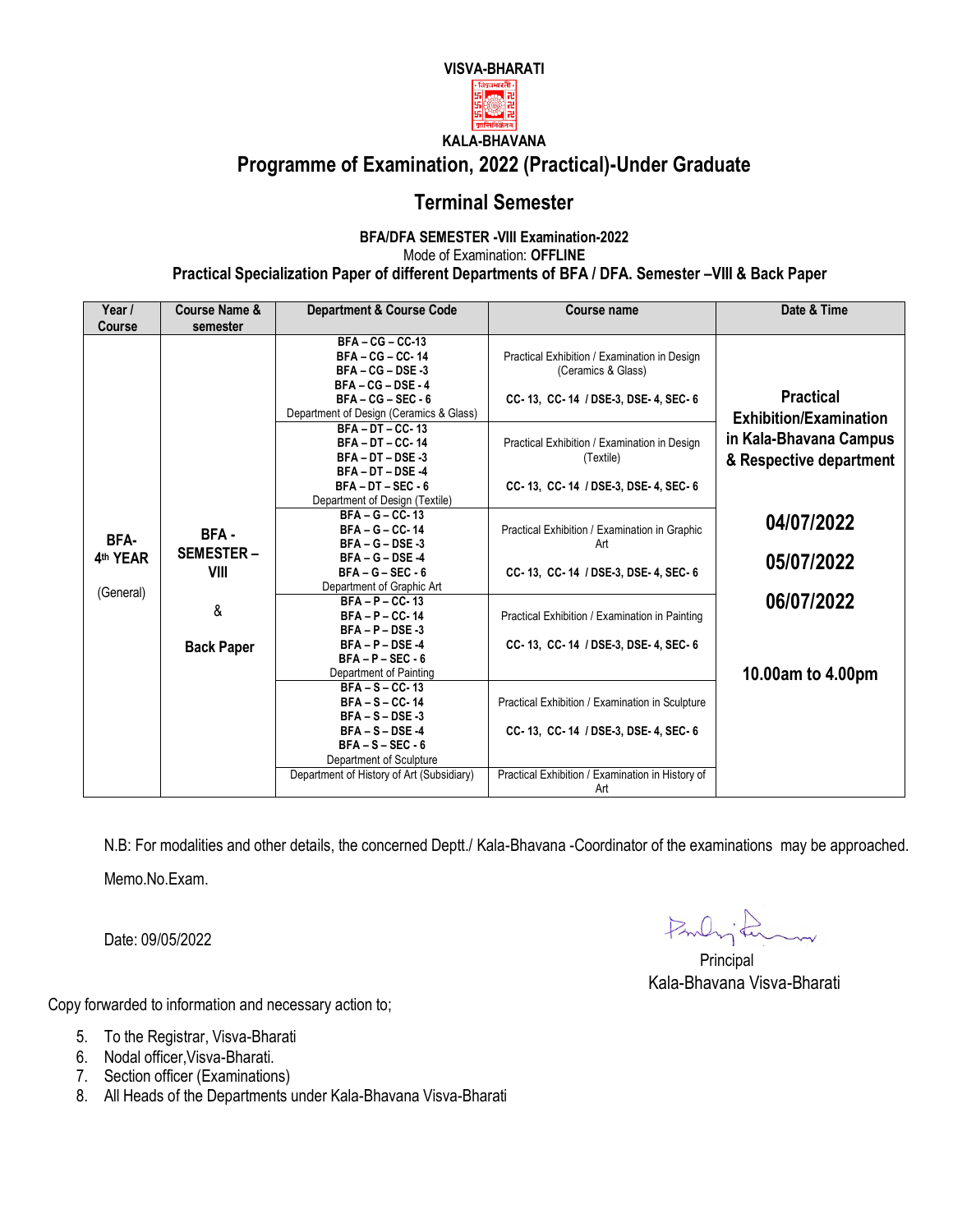



### **KALA-BHAVANA Programme of Examination, 2022 (Practical)-PG**

# **Terminal Semester**

#### **MFA/ADFA SEMESTER-IV Examination-2022**

Mode of Examination: **OFFLINE**

**Practical Specializations Paper of Different Departments OF MFA / ADFA. Semester – IV & Back Paper.** 

| Year /                   | Course &                               | <b>Department &amp; Course</b>                                                       | Course name                                                                                    | Date & Time                                                                                         |
|--------------------------|----------------------------------------|--------------------------------------------------------------------------------------|------------------------------------------------------------------------------------------------|-----------------------------------------------------------------------------------------------------|
| <b>Course</b>            | semester                               | Code                                                                                 |                                                                                                |                                                                                                     |
|                          |                                        | CRMS - SPL - (MFA / Adv.<br>DIP.) - IV<br>Department of Design<br>(Ceramics & Glass) | Practical Exhibition / Examination in Design<br>(Ceramics & Glass)<br>SPL- (MFA/ Adv.DIP.)- IV | <b>Practical Exhibition/Examination</b><br>in Kala-Bhavana Campus &<br><b>Respective department</b> |
| <b>MFA/</b><br>Adv. DIP. | MFA / Adv.<br>DIP.<br><b>SEMESTER-</b> | TXTL - SPL - (MFA / Adv.<br>DIP.) - IV Department of<br>Design (Textile)             | Practical Exhibition / Examination in Design (Textile)<br>SPL- (MFA/ Adv.DIP.)- IV             | 27/06/2022                                                                                          |
| 2 <sup>nd</sup> Year     | IV                                     | GR - SPL - (MFA / Adv.<br>$DIP.$ ) – IV<br>Department of Graphic Art                 | Practical Exhibition / Examination in Graphic Art-<br>SPL- (MFA/ Adv.DIP.)- IV                 | 28/06/2022                                                                                          |
|                          | &<br><b>Back Paper</b>                 | P - SPL - (MFA / Adv. DIP.) -<br>Department of Painting<br>IV<br>& Mural             | Practical Exhibition / Examination in Painting & Mural-<br>SPL-(MFA/ Adv.DIP.)- IV             | 29/06/2022                                                                                          |
|                          |                                        | S - SPL - (MFA / Adv. DIP.)<br>– IV<br>Department of Sculpture                       | Practical Exhibition / Examination in Sculpture- SPL-<br>(MFA/ Adv.DIP.)- IV                   | 10.00 am to 4.00pm                                                                                  |
|                          |                                        | Department of History of Art                                                         | Practical Exhibition / Examination in History of Art                                           |                                                                                                     |

N.B: For modalities and other details, the concerned Deptt./ Kala-Bhavana -Coordinator of the examinations may be approached.

Memo.No.Exam.

Date: 09/05/2022

Parlington

 Principal Kala-Bhavana Visva-Bharati

- 9. To the Registrar, Visva-Bharati
- 10. Nodal officer,Visva-Bharati.
- 11. Section officer (Examinations)
- 12. All Heads of the Departments under Kala-Bhavana Visva-Bharati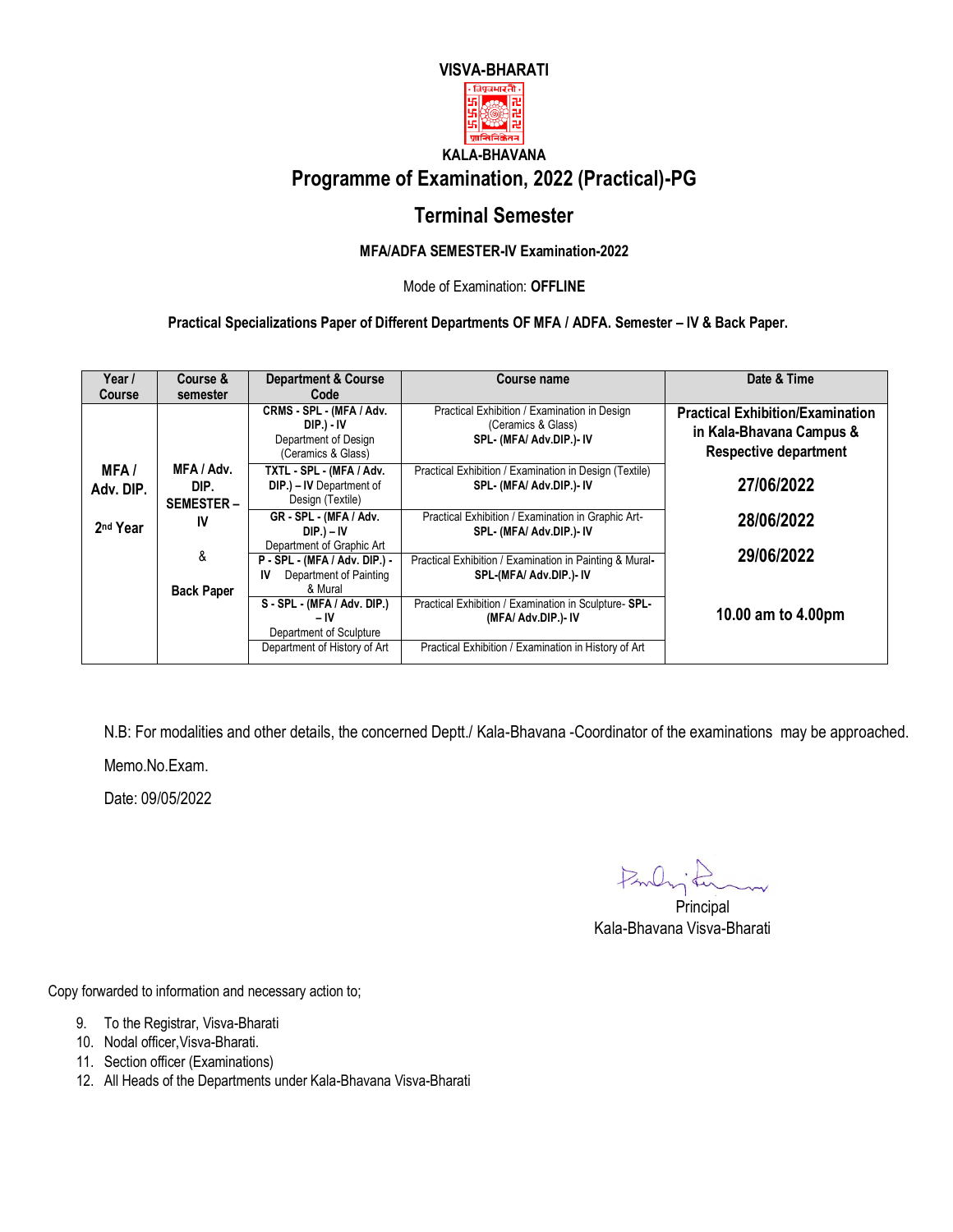#### **VISVA - BHARATI**



#### **KALA-BHAVANA**

### **Programme of Examination, 2022 CIS/CFS & CRT (Practical)**

### **Terminal Semester**

#### **Certificate Course -Design Textile- Examination-2022 One Year Course for Indian / Foreign**

Mode of Examination: **OFFLINE**

#### **Practical specializations paper of different departments of One year course & back paper Practical specializations paper of Design department of Two year Certificate Course & back paper**

**Practical Annual Examination, One Year Course for Indian and Foreign** 

| Course code:<br><b>Semester</b> |                | <b>Subject</b>                             | Date & time                                   |  |
|---------------------------------|----------------|--------------------------------------------|-----------------------------------------------|--|
|                                 |                | Department of Design<br>(Textile)          | <b>Practical</b><br>Exhibition/examination in |  |
|                                 |                | Department of Design<br>(Ceramics & Glass) | Kala-Bhavana campus &                         |  |
| One year course for             | <b>CIS/CFS</b> | Department of Graphic Art<br>(Printmaking) | respective department                         |  |
| Indian/Foreign                  |                | Department of Painting                     | 30/06/2022                                    |  |
|                                 |                | Department of Sculpture                    | 10.00am to 4.00pm                             |  |
|                                 |                | Department of History of Arts              |                                               |  |

#### **Practical Annual Examination Certificate Course in Design – 2022**

| <b>Semester</b>                             | <b>Course Code:</b> | <b>Subject</b>                    | Date & time                                                                                                  |
|---------------------------------------------|---------------------|-----------------------------------|--------------------------------------------------------------------------------------------------------------|
| 2nd Year - Certificate Course in<br>Design. | <b>CRT</b>          | Department of Design<br>(Textile) | <b>Practical Exhibition/Examination in</b><br><b>Department of Design</b><br>30/06/2022<br>10.00am to 4.00pm |

N.B : For modalities and other details, the concerned Deptt./ Kala-Bhavana -Coordinator of the examinations may be approached.

Memo.No.Exam.

Date 09/05/2022

Parlington

**Principal** Kala-Bhavana Visva-Bharati

- 1. To the Registrar, Visva-Bharati
- 2. Nodal officer, Visva-Bharati.
- 3. Section officer (Examinations)
- 4. All Heads of the Departments under Kala-Bhavana Visva-Bharati